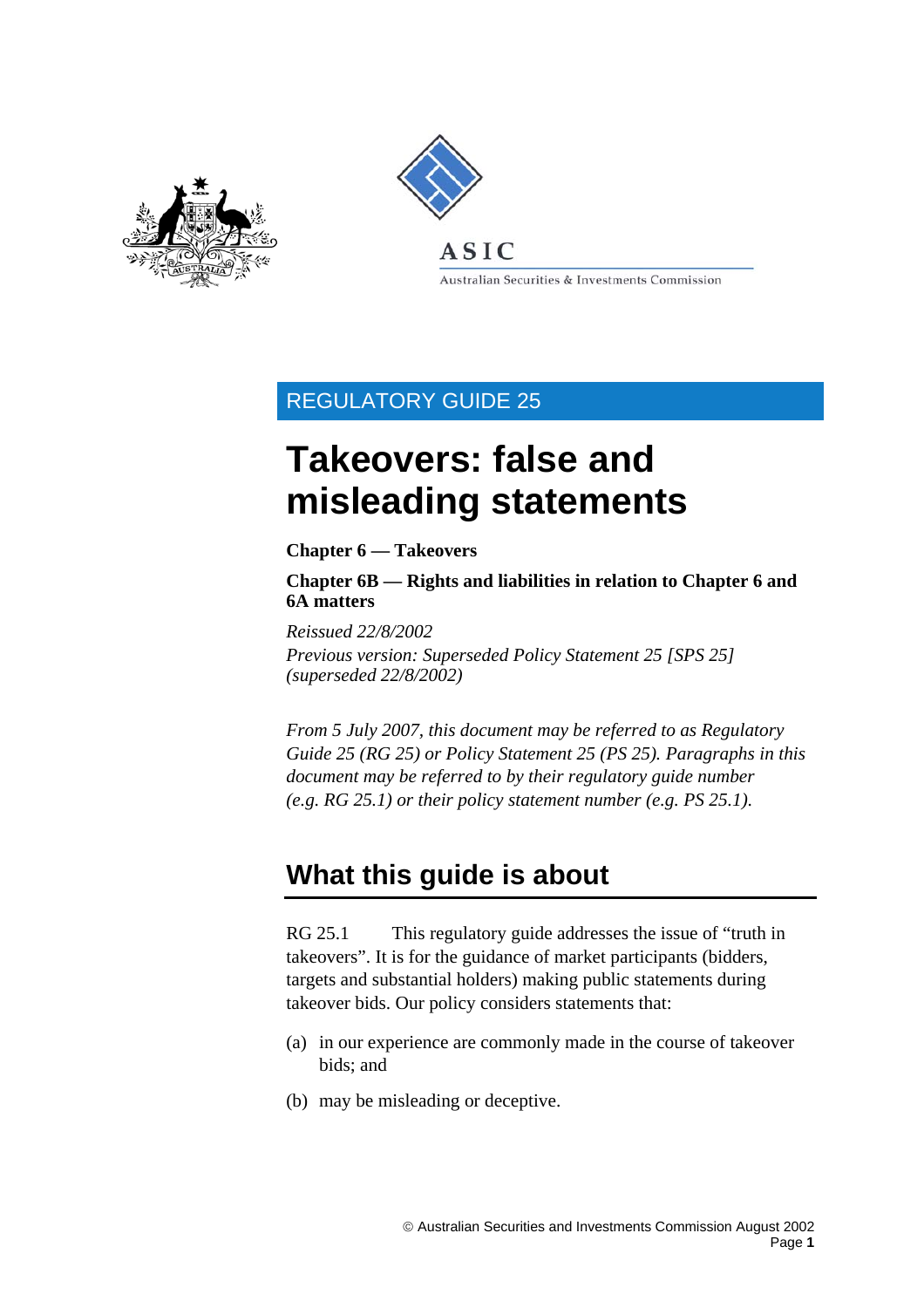### RG 25.2 This regulatory guide covers:

**A** *Last and final statements:* These are statements made by market participants that they will or will not do something in the course of the bid. If a market participant intends to reserve the right to depart from its statement on the happening of an event, it must clearly qualify its statement. Merely stating "we presently intend that" is not a clear qualification. Otherwise the market participant risks regulatory action by us for contravention of misleading or deceptive conduct provisions or an application by us or another party to the Takeovers Panel for a declaration of unacceptable circumstances.

*see RG 25.4–RG 25.45* 

**B** *Making, correcting or updating statements:* Bidders and targets must make, correct or update material statements during the offer period by preparing a supplementary bidder's or target's statement.

*see RG 25.46–RG 25.66* 

**C** *Other misleading statements:* We discuss some other issues: confusing or ambiguous statements; and statements by the bidder or target about acceptances.

*see RG 25.67–RG 25.78* 

RG 25.3 Our main focus in this policy is statements made during the offer period. This regulatory statement does not cover issues raised by the bidder's or target's statement content requirements: s636 or 638 of the *Corporations Act 2001* (Corporations Act). For example, it does not cover statements about the value of shares in the bidder or target, prospective financial information or the bidder's intentions for the target, even if the statement is made during the offer period.

### **Contents**

| A            |                                              |  |
|--------------|----------------------------------------------|--|
| B            | Making, correcting or updating statements 13 |  |
| $\mathbf{C}$ |                                              |  |
|              |                                              |  |
|              |                                              |  |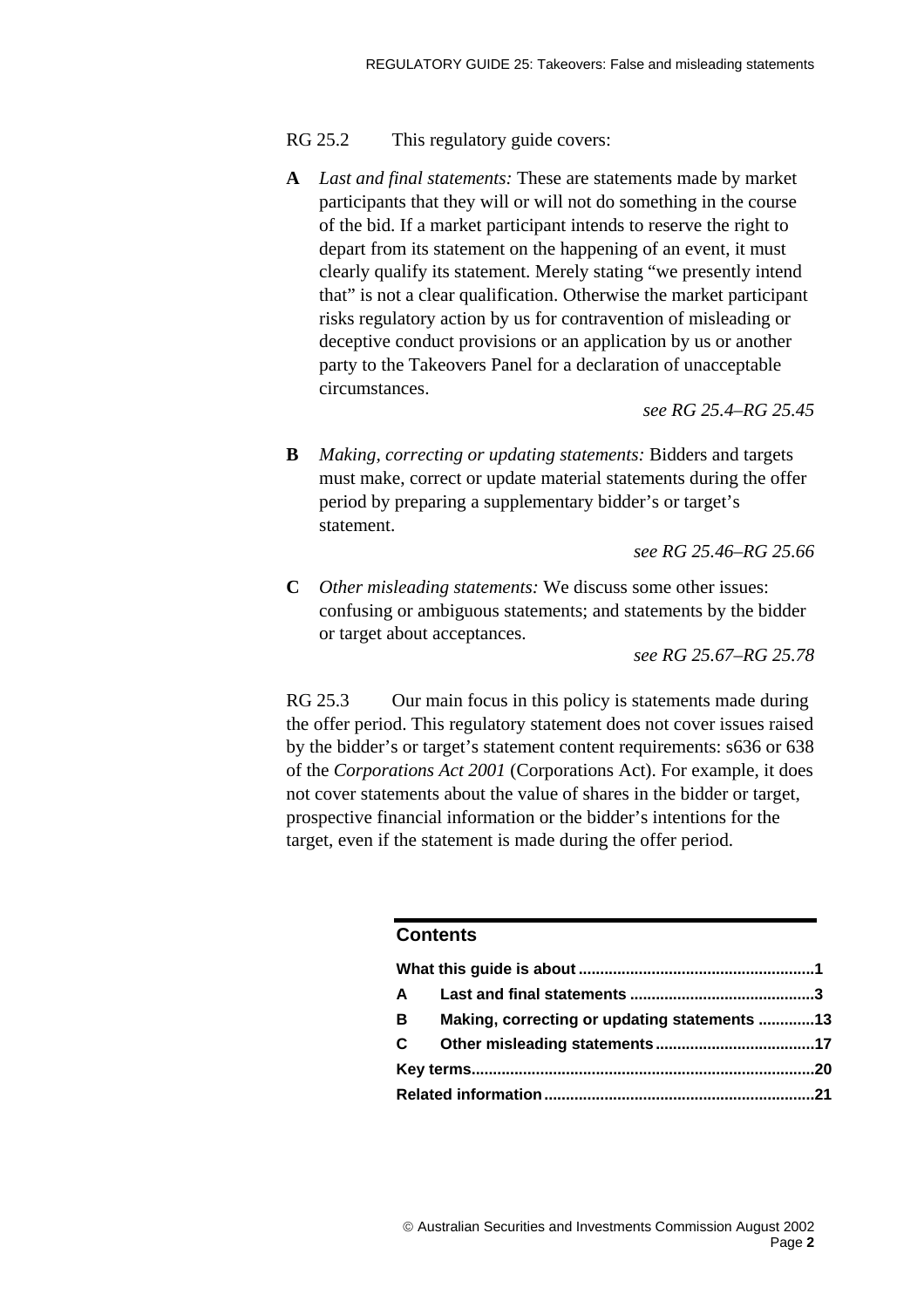## <span id="page-2-0"></span>**A Last and final statements**

## **Our policy**

RG 25.4 A market participant that makes a last and final statement and then seeks to depart from it risks:

- (a) regulatory action by us for contravention of misleading or deceptive conduct provisions, particularly s670A and 1041H; or
- (b) an application by us or another party to the Takeovers Panel for a declaration of unacceptable circumstances.

A "last and final statement" is a statement made by a market participant that it will or will not do something in the course of the bid. One example is a statement by a bidder that it will not improve the consideration offered under its bid ("no increase statement"): for other examples see RG 25.21–RG 25.34.

RG 25.5A market participant departs from a last and final statement if the market participant's conduct (action or statement) is inconsistent with it. For example a bidder departs from a no increase statement if it improves the consideration under its bid or buys onmarket at a price higher than its bid price: see RG 25.25.

RG 25.6 The market participant may reserve the right to depart from its last and final statement by attaching to it a clear, express qualification. Whatever language the market participant uses, it must clearly convey the message to all holders of securities in the target that it is reserving the right to change its mind.

RG 25.7 Examples in the case of no increase statements are:

- (a) "We do not presently intend to increase our bid price, *although we reserve the right to do so*."; or
- (b) "We think our offer is full and fair. We do not have any information that would justify an increase in offer price. *But we have not declared the offer final.*".

RG 25.8 We may write to a market participant at the time it makes a last and final statement to query the statement if it is unqualified, inadequately qualified or confusing. We may require the market participant to qualify the statement in a supplementary statement or market announcement.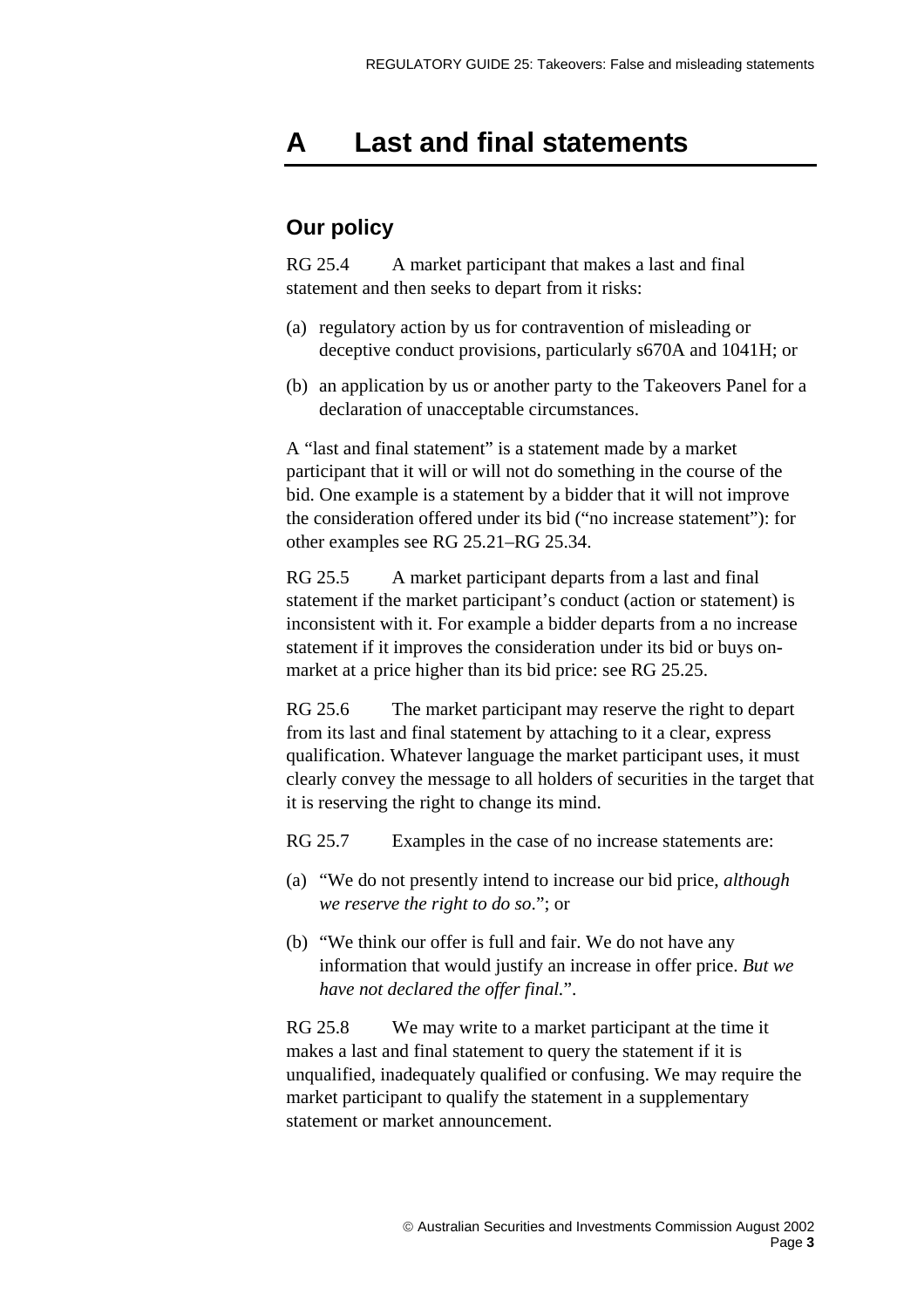## **Underlying principles**

RG 25.9Market participants that make a last and final statement should be held to it, as with a promise. Holders of securities in the target are entitled to expect that market participants will act consistently with their last and final statement. Some market participants have even cited the legal significance of their last and final statement to reinforce it. (Of course, the statement has legal significance regardless of whether the market participant cites it.)

RG 25.10 Where a bidder makes a last and final statement to press holders to accept its offer, then departs from this statement, the statement may:

- (a) mislead holders–the statement has the tendency to lead holders and the market into error (see *Parkdale Custom Furniture Pty Ltd v Puxu Pty Ltd* (1982) 149 CLR 191); or
- (b) coerce holders into accepting early, so that the holders' opportunity to benefit from the change of control is not reasonable or equal (see s602(c)).

RG 25.11 In addition, if a market participant makes a last and final statement and departs from it, the following purposes behind Chapter 6 may be undermined:

- (a) that the acquisition of control takes place in an efficient, competitive and informed market (see s602(a))–an informed market maintains market integrity, which promotes the confidence of investors; and
- (b) that holders are given enough information to enable them to assess the merits of the proposal (see s602(b)).

Holders will be misinformed about what the market participant will or will not do in the course of the bid.

RG 25.12 The market participant makes the last and final statement voluntarily. It should assume the risk for its statement. It can protect itself by a clear qualification.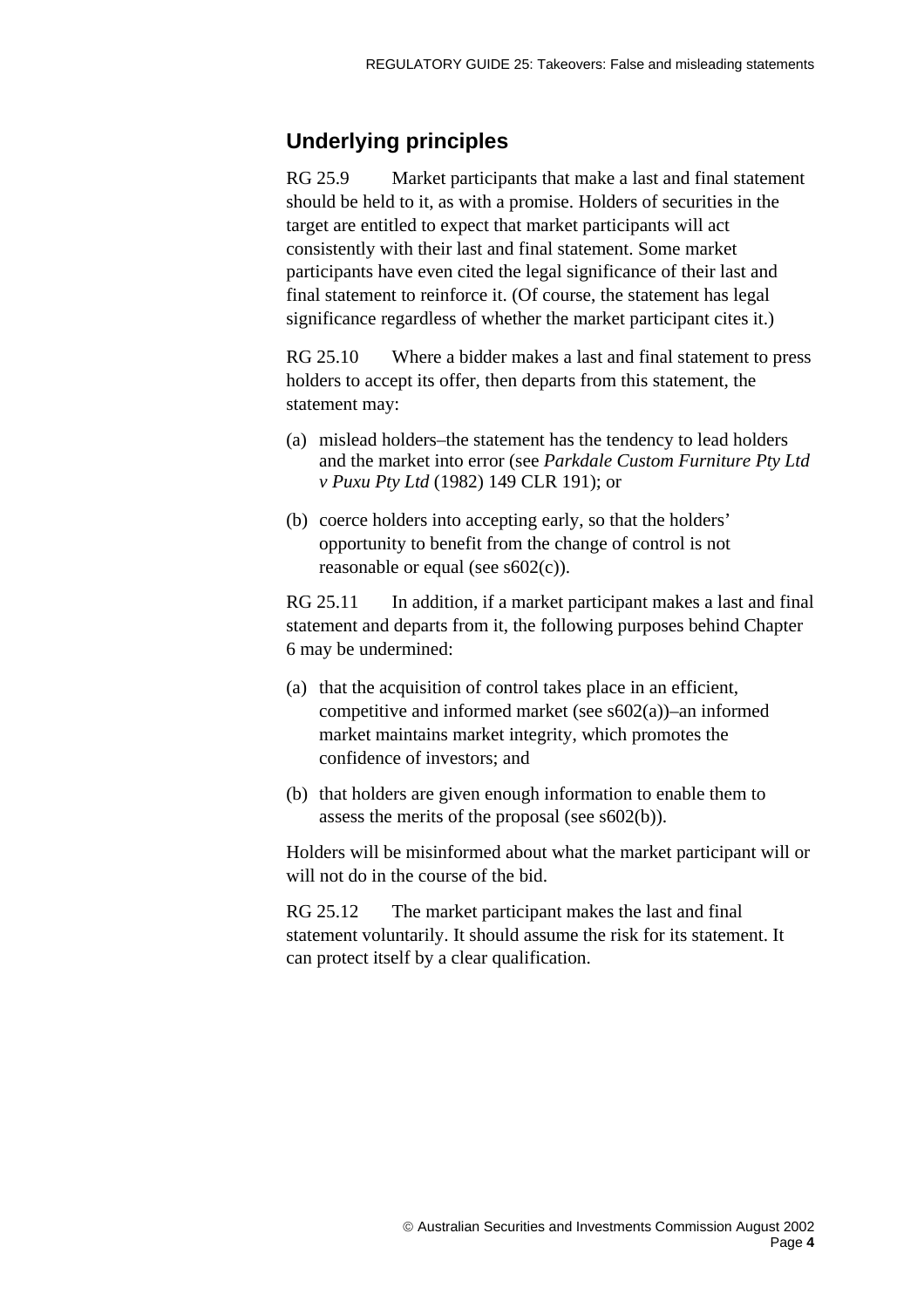## **Explanations**

### *Corporations Act provisions*

RG 25.13 A market participant that departs from a last and final statement may contravene misleading conduct provisions: s670A or 1041H. The market participant may also contravene other provisions, such as s1041E or 1041F.

> *Note*: The Takeovers Panel may declare circumstances to be unacceptable whether or not the circumstances constitute a contravention of the Corporations Act: see s657A(1).

### Section 670A

RG 25.14 Section 670A(1) prohibits a bidder or target from giving a takeover document if there is a misleading or deceptive statement in the document. A "takeover document" in s670A includes a bidder's statement or target's statement (including a supplementary statement), an offer document, a notice of variation of takeover offer and a report included in or accompanying these documents.

RG 25.15 A contravention of s670A may give rise to both civil and criminal liability: see s670A(3) and 670B. A bidder or target commits an offence if it contravenes s670A(1) and the misleading statement or omission is materially adverse from the point of view of the holder: see s670A(3). A contravention of s1041H gives rise to civil liability only.

RG 25.16 Defences against liability or prosecutions for contraventions of s670A are contained in s670D. Statutory defences corresponding to s670D do not apply to a contravention of s1041H.

### Section 1041H – statements outside a takeover document

RG 25.17 Where the market participant makes a statement outside a "takeover document", the general misleading conduct provision in s1041H applies. The section applies where a market participant makes a last and final statement in a market announcement, media release, press conference, media interview, telephone conversation with a holder or in comments to a journalist or analyst. Section 1041H has express application to takeover bids. Section 1041H(2)(b)(iii) prohibits a person from engaging in conduct which is or is likely to be misleading or deceptive in:

(a) the making of a takeover bid; or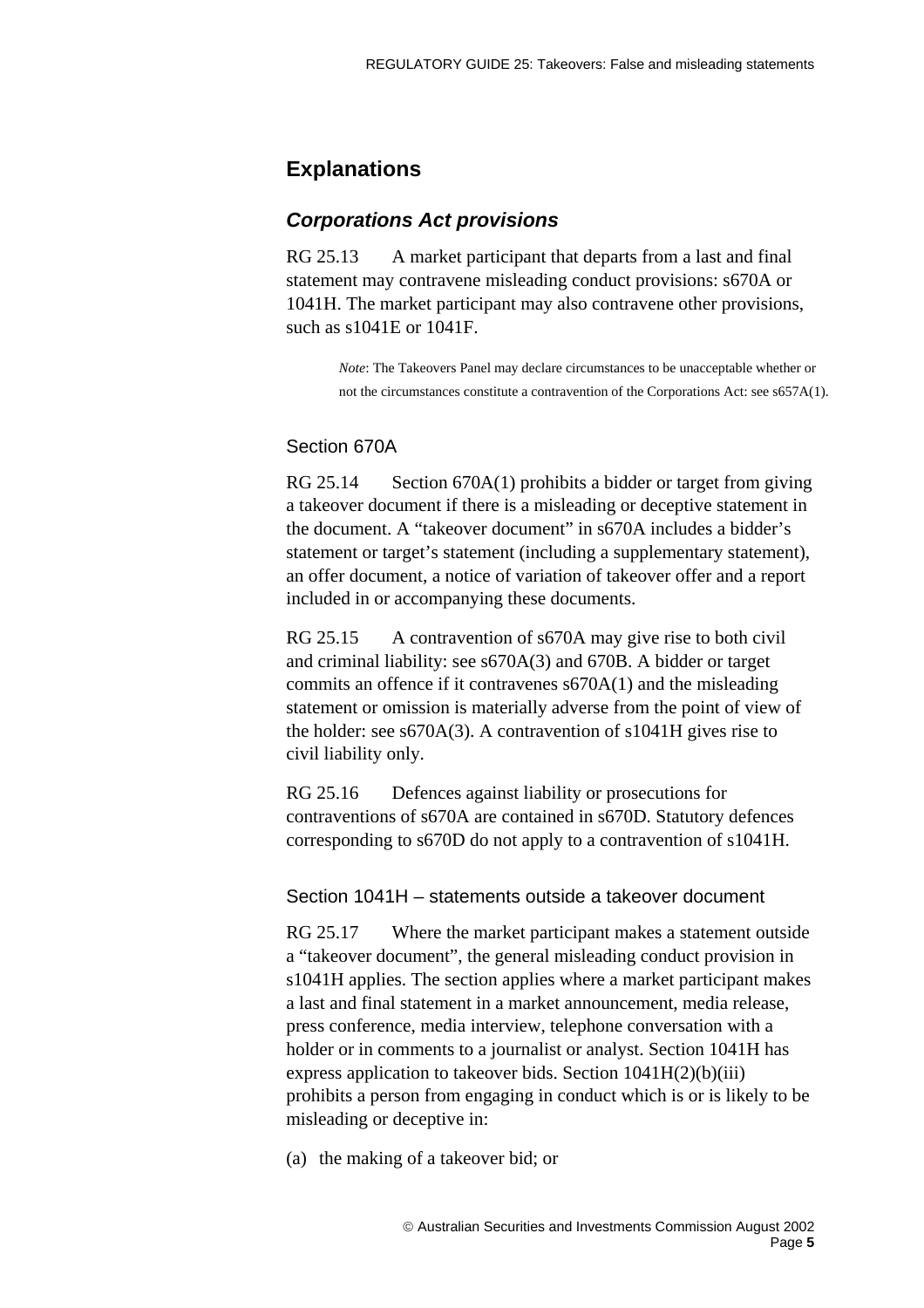(b) the making of an evaluation of, or of a recommendation in relation to, a bid.

Section 1041H(2) does not apply where the statement is made in takeover documents because s670A applies: see s1041H(3).

### **Authorities**

RG 25.18 Authorities on s52 of the *Trade Practices Act 1974* provide guidance on why a last and final statement may contravene s670A or 1041H. The reasons why a last and final statement may be misleading include:

- (a) the last and final statement is an unqualified or inadequately qualified statement where relevant circumstances show the need for a qualification to be attached to that statement or for the risk of its non-fulfilment to be disclosed (see RG 25.36; *Wheeler Grace & Pierucci Pty Ltd v Wright* (1989) ATPR 40-940, 50,251);
- (b) the last and final statement is a representation about a future matter and the market participant did not have reasonable grounds for believing that the statement would be fulfilled (see s769C and 670A(2). Ormiston J held that "if there be an unconditional promise…then it is proper to treat the giving of that promise, at least in the ordinary case, as the making of a representation as to a future matter, being either the doing of an act or the 'refusing' to do an act" (see *Futuretronics International Pty Ltd v Gadzhis* 1992 2 VR 217, 240-1);
- (c) when the last and final statement was made, the market participant did not have a present intention to fulfil the statement (see *Global Sportsman Pty Ltd v Mirror Newspapers Ltd* (1984) 55 ALR 25, 31 and *Poseidon Ltd v Adelaide Petroleum NL* (1991) 105 ALR 25). "A statement relating to the future…may represent impliedly that the promisor has a present intention to make good the promise" (see *James v ANZ Banking Group Ltd* (1986) 64 ALR 347, 372 citing *Thompson v Mastertouch TV Services Pty Ltd* (1977) 15 ALR 487); and
- (d) the last and final statement and the departure from the statement together constitute misleading or deceptive conduct. In *Holt v Biroka Pty Ltd* (1988) 13 NSWLR 629 at 636, Kearney J adopted the view of Greig and Davis in *The Law of Contract* (1987) that it is a "too restrictive approach to consider the conduct involved as merely the making of the representation or promise".

RG 25.19 The test for what amounts to misleading or deceptive conduct is objective: conduct must be viewed in light of the type of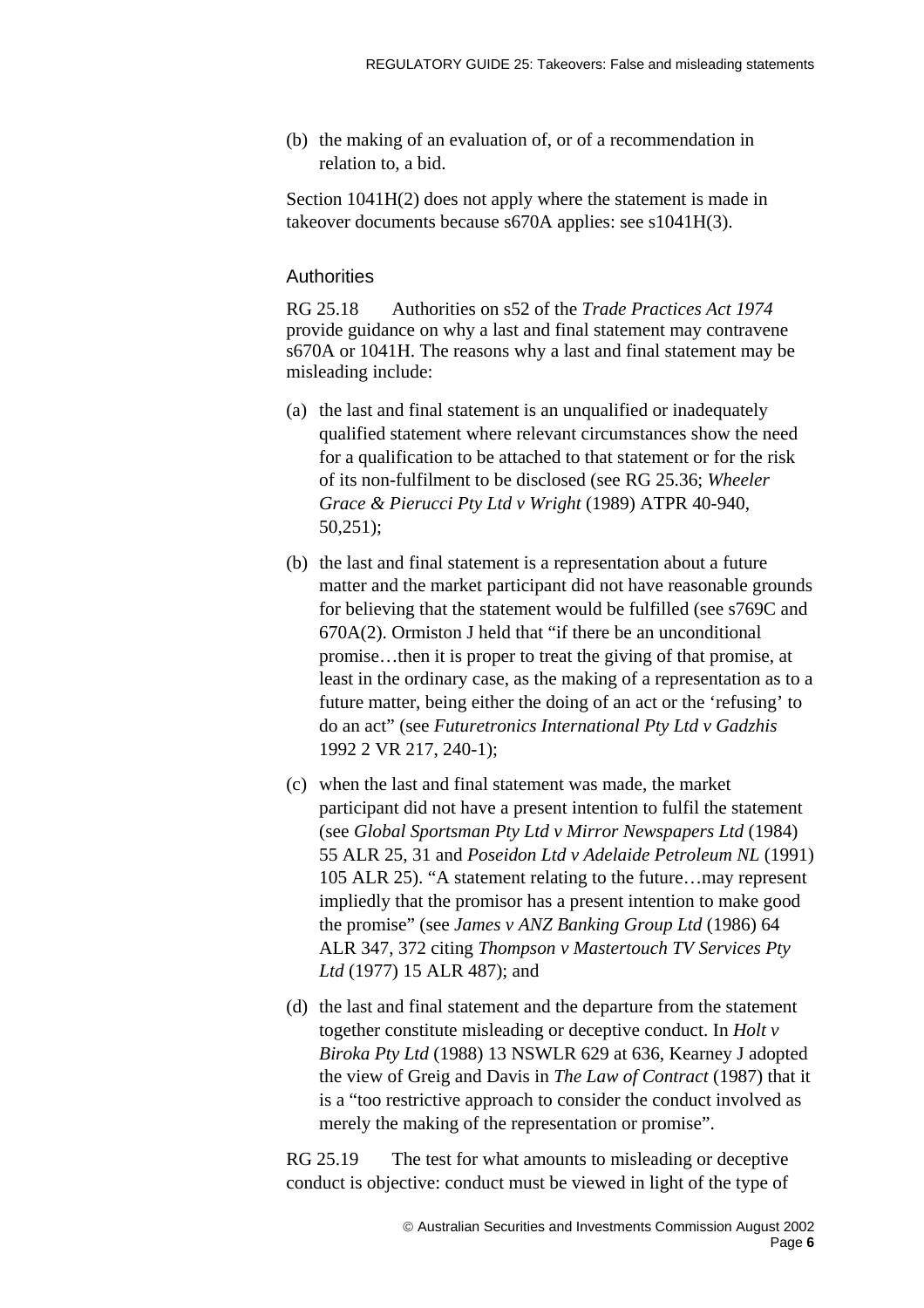person who is likely to be exposed to that conduct. The question is what the statement conveys to an ordinary investor: see *Annand & Thompson Pty Ltd v TPC* (1979) 25 ALR 91, 102; *Siddons Pty Ltd v Stanley Works Pty Ltd* (1991) 99 ALR 497, 501.

### **Omissions**

RG 25.20 A person must not omit from a bidder's or target's statement (including a supplementary statement) information required under s636 or 638: see s670A(1). A bidder or target that:

- (a) departs from its last and final statement in a bidder's or target's statement (including a supplementary statement); and
- (b) omits from an original or supplementary bidder's or target's statement an adequate qualification of the last and final statement,

may contravene s670A(1). The omitted qualification may be information material to the making of the holder's decision to accept that must be disclosed under  $s636(1)(m)$  or  $638(1)$ .

### *Examples of last and final statements*

#### Bidder – no increase statement

RG 25.21 Bidders sometimes state that the consideration that they offer will not be improved ("no increase statement"). The bidder may say that its offer is "final", but our policy on no increase statements may apply where the bidder does not use this language. For example, our policy will be invoked if the bidder says that "this is our last offer"; the offer will not be "increased", "amended", "revised" or "changed"; or "we do not have any information that would justify an increase in the offer".

RG 25.22 A holder who sells securities in the target:

- (a) on-market; or
- (b) into a market bid,

following a no increase statement will miss the opportunity to participate in any improved consideration. In contrast, where a holder accepts into an off-market bid, they are entitled to improved consideration: see s650B. In the case of a competing bid, where the original bidder made a no increase statement and the holder accepts into the competing bid (particularly an unconditional bid) the holder will miss the opportunity of improved consideration under the original bid.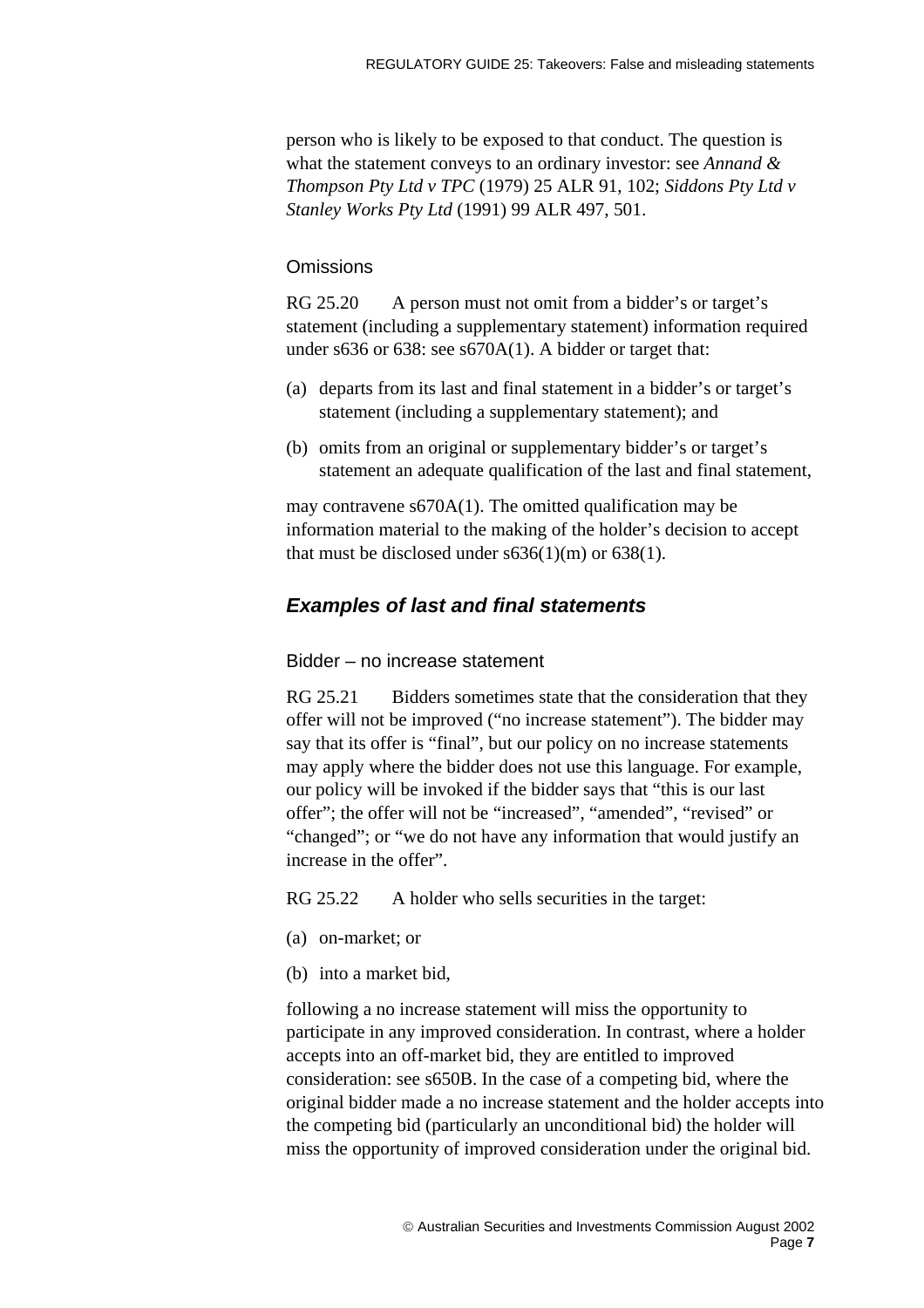RG 25.23 A bidder cannot depart from a no increase statement, even if it compensates those who have sold on-market, or accepted into a market bid or competing bid.<sup>[1](#page-7-0)</sup> Compensation does not adequately address the regulatory concerns in RG 25.10 and RG 25.11. A compensation policy would allow a bidder to:

- (a) press holders into accepting early by using a no increase statement; and
- (b) improve the consideration later only if necessary for the bid to succeed.

RG 25.24 Our view that bidders should be held to no increase statements is consistent with the United Kingdom City Code on Takeovers and Mergers ("UK City Code"). The UK City Code provides that other than in "wholly exceptional circumstances", if the bidder makes an unqualified no increase statement or no extension statement, the bidder is not allowed to subsequently set that statement aside: see Rules 31.5 and 32.2. The Hong Kong and Singapore Codes contain similar provisions.

RG 25.25 Where a bidder buys on-market under item 2 of s611 at a price higher than the offer price, this will constitute a departure from a no increase statement. If a bidder does this it may risk an application to the Takeovers Panel for a declaration of unacceptable circumstances or other regulatory action. Item 2 provides an exemption from the main takeover prohibition for an acquisition that results from an on-market transaction during the bid period where the bid is full and unconditional. If a bidder purchases bid class securities for a price higher than the bid consideration, offers under an offmarket bid are taken to be increased to the highest price paid outside the bid: see s651A.

#### Bidder – no extension statement

 $\overline{a}$ 

RG 25.26 The same principles apply to a statement by a bidder that it will not extend the offer period ("no extension statement"). The bidder may state this in various ways, eg the bidder may say that its offer "goes away" on the last day of the offer period. A person who sells securities early following a no extension statement will miss the opportunity of another higher offer during the extended period. This person will sell or accept earlier than necessary.

<span id="page-7-0"></span><sup>&</sup>lt;sup>1</sup> The Takeovers Panel took the same view in *Re Taipan Resources NL* (No 6) (2000) 36 ACSR 716, 720.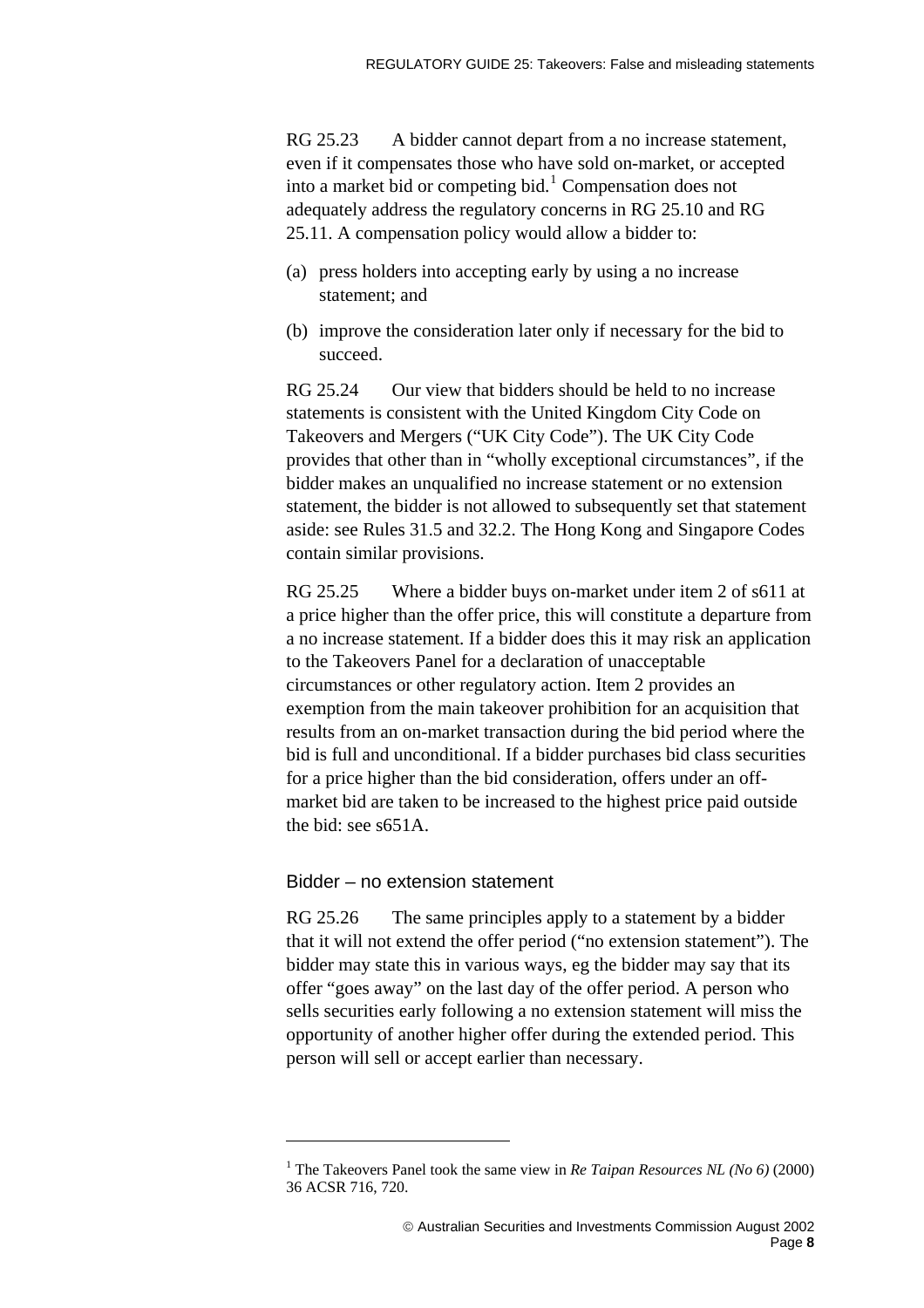### Bidder – no waiver statement

RG 25.27 Bidders sometimes state that they will not waive a defeating condition ("no waiver statement"). A holder may accept into a bid on the basis that they will be bound to sell only if the condition is met. For example, a holder may accept in reliance on a statement by the bidder that it will not waive a 50% minimum acceptance condition in circumstances where the holder wishes to sell its shares to the bidder only if control passes.

RG 25.28 A holder who sells on-market following a no waiver statement may be disadvantaged if the bidder subsequently waives the condition. The holder may sell on-market because of their assessment that the condition is unlikely to be fulfilled. If the bidder subsequently waives the condition, the holder may miss the opportunity of:

- (a) a better price for their securities, because the market price may have reflected the view that the condition was unlikely to be fulfilled, so the bid would fail;
- (b) any improved consideration or a competing bid; or
- (c) receiving non-cash consideration where this is offered by the bidder.<sup>[2](#page-8-0)</sup>

### Acceptance statement

 $\overline{a}$ 

RG 25.29 We have seen statements by substantial holders that they will not accept into the bid, or that they will not accept unless the bidder improves the consideration. The substantial holder may risk regulatory action by us for contravention of s1041H or an application by us or another party for a declaration of unacceptable circumstances where the substantial holder departs from such a statement.

RG 25.30 Other holders may, in reliance on the statement, reject the offer because they judge that if the substantial holder does not accept, control of the target will not pass. If the substantial holder departs from its statement and accepts the offer, control may pass. (Although if the bidder's voting power in the target increases to more than 50% in the last 7 days of the offer period, the offer period is extended for 14 days after this occurs: s624(2).) The holder may also rely on the acceptance statement in assessing whether it is likely that:

<span id="page-8-0"></span> $2$  The Takeovers Panel decided that a bidder should not be released from a no waiver statement in *Re Taipan Resources NL (No 6)* (2000) 36 ACSR 716.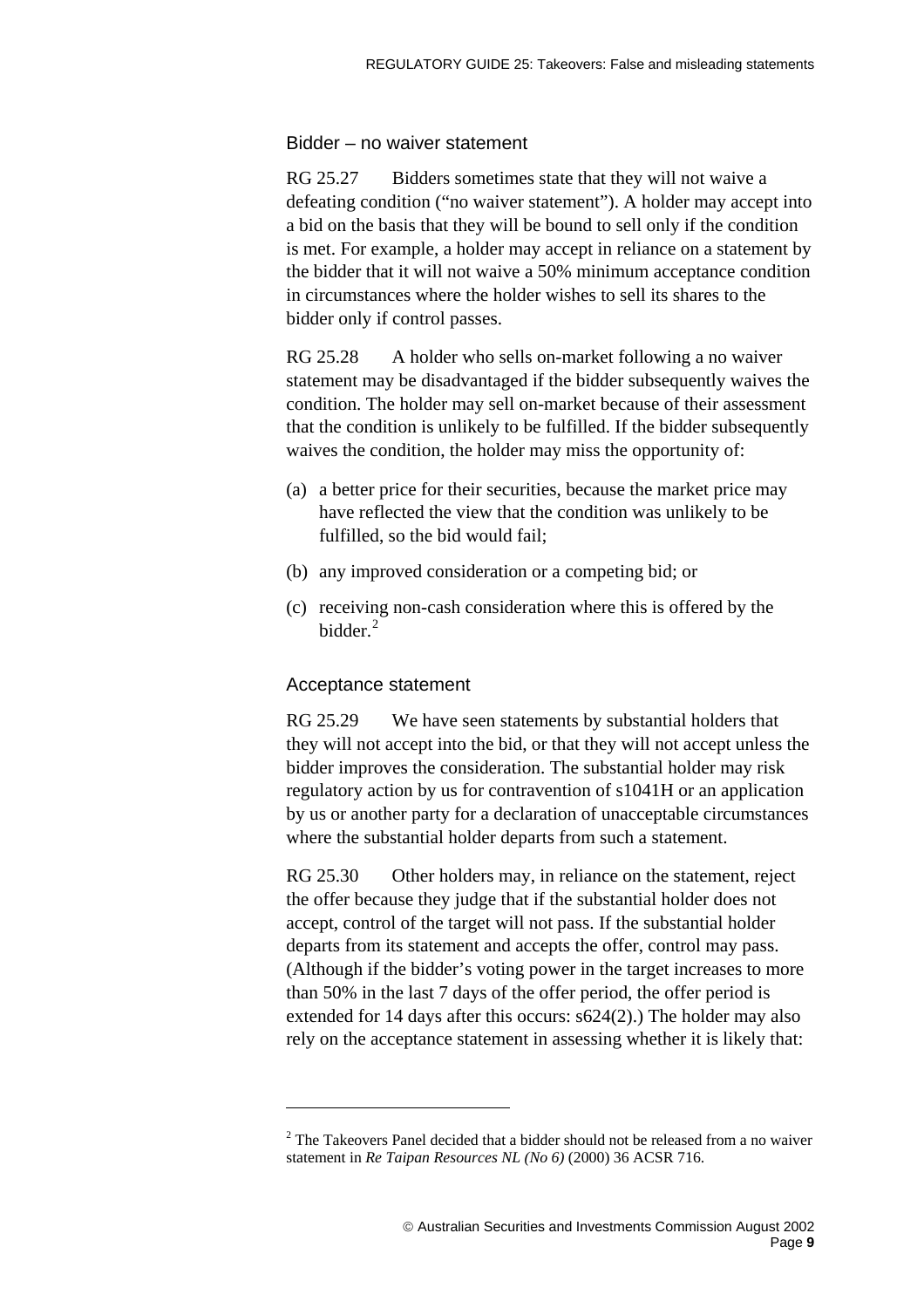- (a) the bidder will meet the compulsory acquisition tests in s661A(1)(b) or 664A(1) or (2); and
- (b) in a scrip bid, whether capital gains tax rollover relief will be available to accepting holders.

RG 25.31 We have also seen last and final statements by substantial holders that they will accept into the bid.

RG 25.32 Other holders may rely on the statement by a substantial holder that it will or will not accept because the substantial holder is a large and reputable institution, as well as because of the size of its holding. Other holders may be influenced by the substantial holder's commercial judgement.

RG 25.33 Where a bidder or target states that a substantial holder will or will not accept into the bid, we may query both the bidder or target and the substantial holder: see RG 25.42. We may require that the bidder or target identifies the substantial holder, and gives details of what the substantial holder has told it. We may contact the substantial holder. If the substantial holder made the acceptance statement to the bidder or target and does not accept the offer the substantial holder risks:

- (a) regulatory action by us for contravention of s1041H; or
- (b) an application to the Takeovers Panel for a declaration of unacceptable circumstances.

RG 25.34 For the position of the bidder or target see RG 25.74 and RG 25.75. We discuss misleading statements about acceptances actually received by the bidder at RG 25.71.

### *Qualification of statement*

RG 25.35 A market participant cannot depart from a last and final statement unless it has expressly reserved the right to do so by attaching a qualification. The qualification must be clear and unambiguous. For example, a bidder making a no increase statement may say:

- (a) "We do not presently intend to increase our bid price, *although we reserve the right to do so*."; or
- (b) "We think our offer is full and fair. We do not have any information that would justify an increase in offer price. *But we have not declared the offer final.*".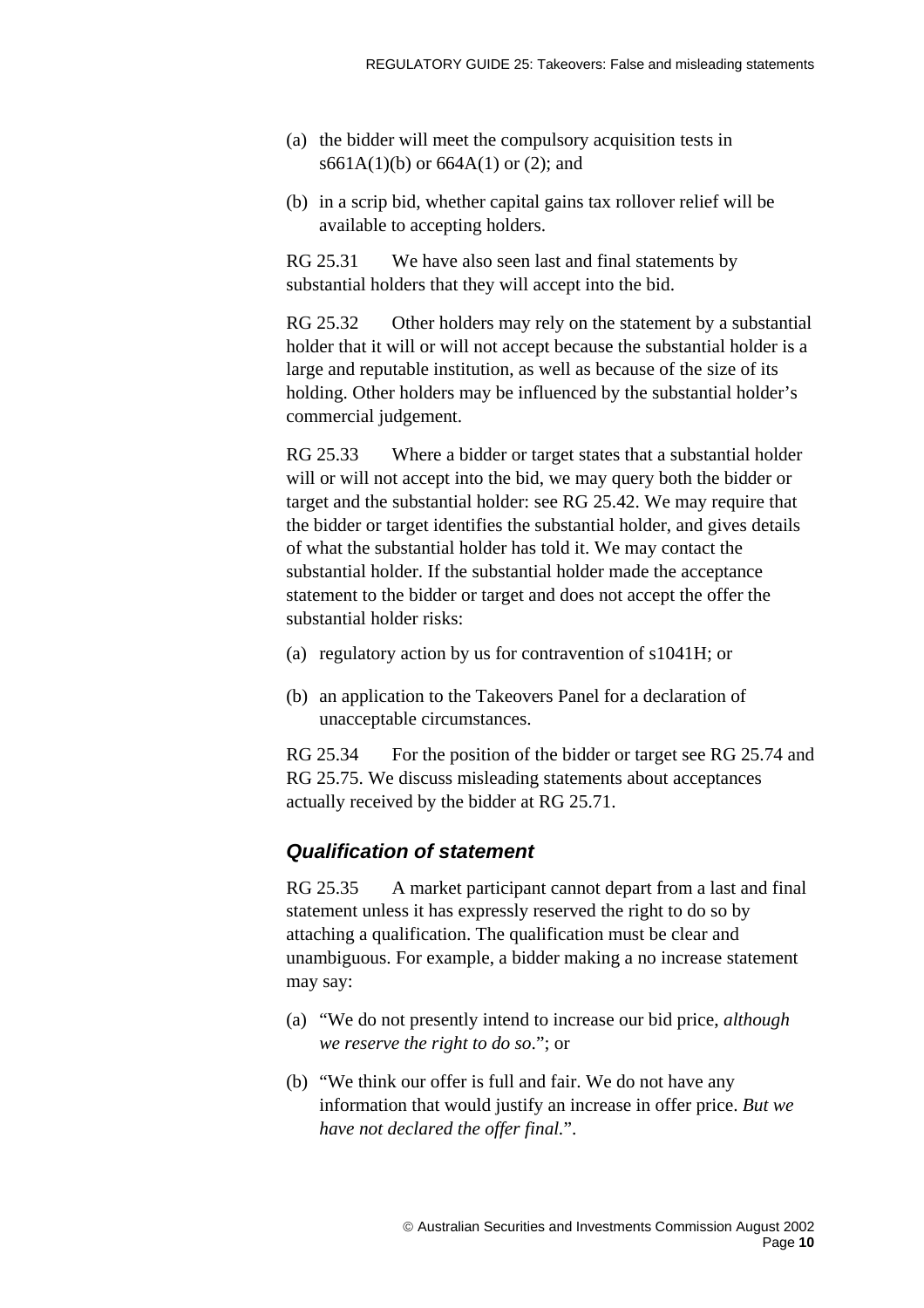RG 25.36 In *Wheeler Grace & Pierucci Pty Ltd v Wright* (1989) ATPR 40–940 at 50,251 the court found that a statement about the future may be misleading without an adequate qualification:

*A positive unqualified prediction by a corporation may be misleading conduct...if relevant circumstances show the need for some qualification to be attached to that statement or the possibility of its non-fulfilment to be disclosed…The misleading or deceptive conduct may be found in the failure to qualify the statement or disclose the risk of non-fulfilment…* 

### Present intention statement

RG 25.37 It may be useful and natural for a market participant to use "present intention" language in a last and final statement eg in the case of a no increase statement: "we do not presently intend to increase our offer".

RG 25.38 Without a clear additional statement that the market participant reserves the right to change its mind, present intention language may be insufficient to counterbalance the effect of the last and final statement on holders, including ordinary investors: see *Lezam Pty Ltd v Seabridge Australia Pty Ltd* (1992) 35 FCR 535 and Regulatory Guide 168 *Disclosure: Product Disclosure Statements (and other disclosure obligations)* at RG 168.100. The overall impression that the statement conveys, particularly to the ordinary investor, may be that the statement is firm and final. We recognise that some parties, including some wholesale investors, market participants and their advisers, may read a "present intention" statement as a disclaimer. However, market participants making such a statement must have regard to its effect on the entire audience, including retail investors. In considering the overall impression conveyed by a last and final statement, ASIC will be mindful of its function of monitoring and promoting consumer protection: s12A(2) of the *Australian Securities and Investments Commission Act 2001* (ASIC Act).

RG 25.39 The UK Panel treats a statement containing "present intention" language as firm rather than qualified: see UK City Code Rule 32.2.

RG 25.40 In any event, a statement of present intention must be genuine. The market participant must in fact have the relevant intention at the time the statement was made: see RG 25.18(c).

### *Withdrawing a statement*

RG 25.41 If a market participant makes an incorrect last and final statement, it may withdraw, correct or qualify the statement by an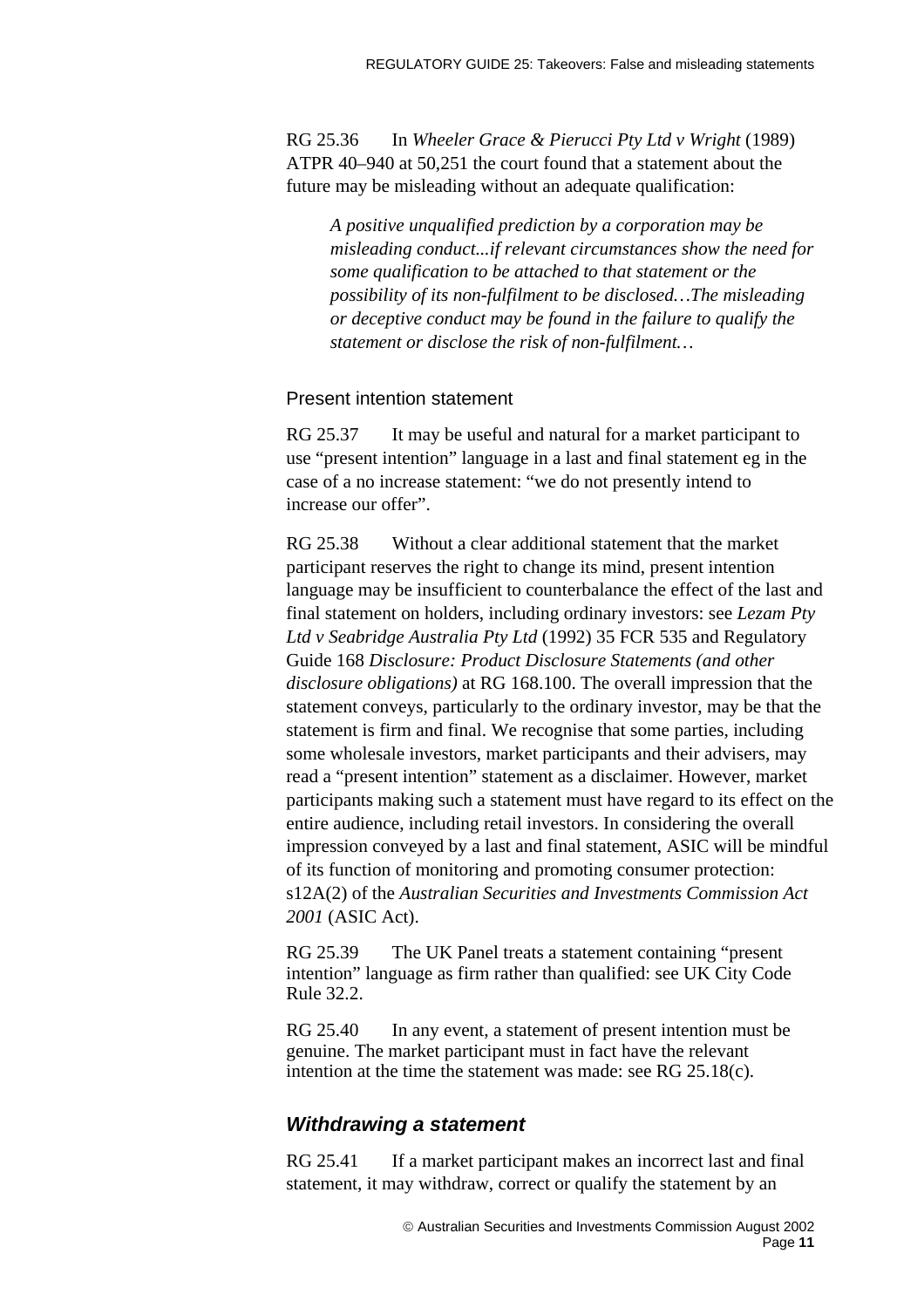announcement or supplementary statement: see RG 25.46. For example, a representative of a market participant may be drawn into a last and final statement, or fail to qualify it, during a media interview. A market participant may withdraw or qualify its statement only within a short period after the statement was made. If there is any significant opportunity for holders to accept or trade on the basis of the statement, the market participant should not withdraw or qualify it. The market participant must act consistently with the statement. This policy is similar to UK City Code Rule 32.2.

### *We may query a statement*

RG 25.42 We may query a market participant that makes a last and final statement at the time of the statement where:

- (a) the statement is not adequately qualified; or
- (b) the statement is confusing or ambiguous (see RG 25.67).

This reflects our existing enforcement practice.

RG 25.43 We may:

- (a) tell the market participant what we consider the statement means;
- (b) ask the market participant what it meant by the statement;
- (c) if necessary, require the market participant to clarify its statement; or
- (d) warn the market participant that it will be held to its statement.

### Add qualification

RG 25.44 If the market participant intended the statement to be qualified, we may require it:

- (a) in the case of a bidder or target, to issue a supplementary bidder's or target's statement (see RG 25.46); or
- (b) in the case of a substantial holder, to issue an announcement,

containing those qualifications and adequately explaining them.

### Notice to produce

RG 25.45 In conjunction with our query, we may give a notice to produce books for the purpose of determining whether documents support the last and final statement: see ASIC Act s30.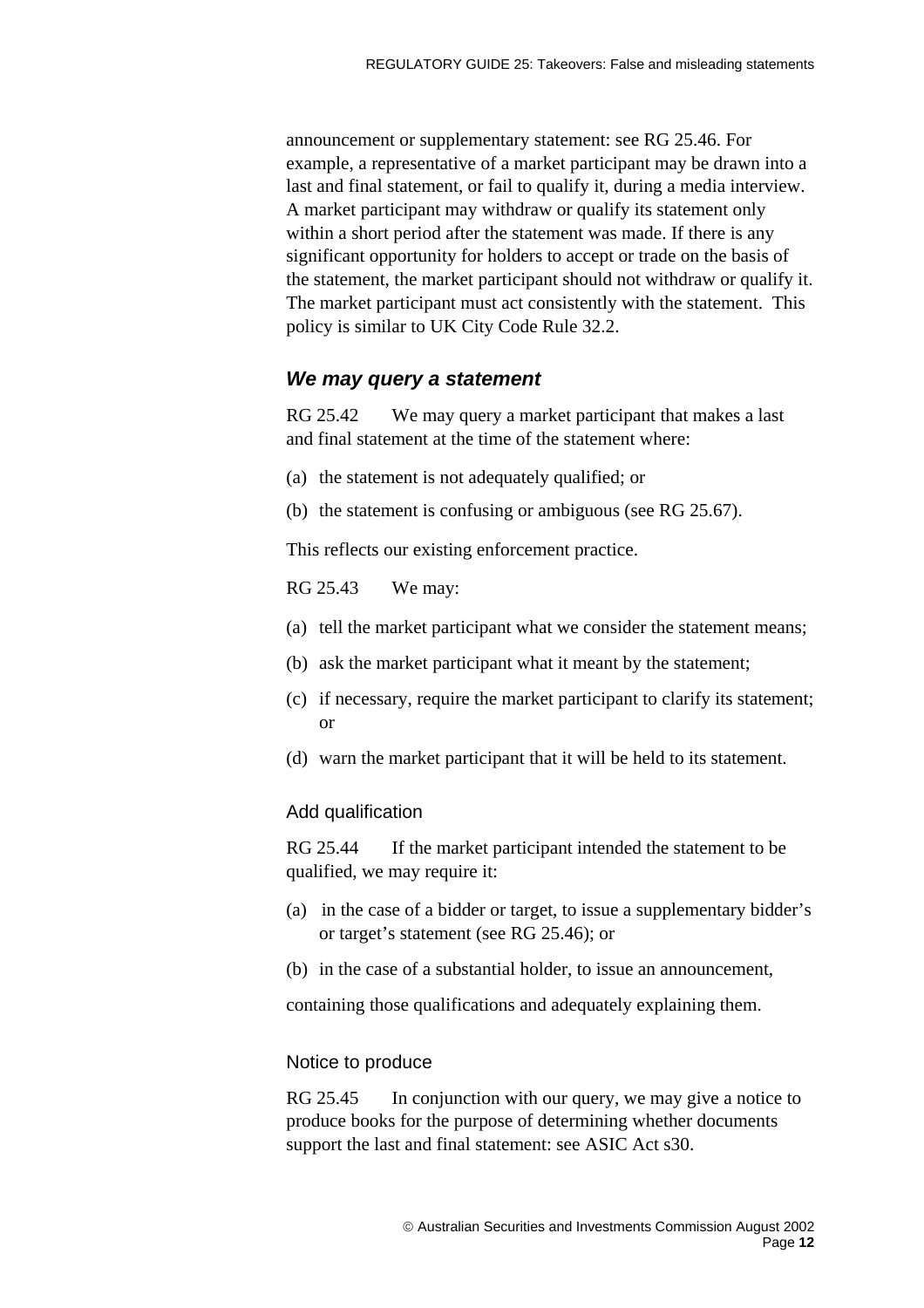## <span id="page-12-0"></span>**B Making, correcting or updating statements**

## **Our policy**

 $\overline{a}$ 

RG 25.46 If a bidder or target:

- (a) makes a statement during the offer period concerning a matter material to a holder's decision whether to accept, including a last and final statement;
- (b) updates a statement to reflect a development material to a holder's decision to accept; or
- (c) corrects or clarifies a misleading or deceptive statement or omission in the bidder's or target's statement, including any supplementary bidder's or target's statement;

it must do so by preparing, lodging and sending a supplementary bidder's or target's statement under s643 or 644.

RG 25.47 A market participant must correct, clarify or update its statements as soon as practicable.

RG 25.48 If a market participant has made a last and final statement and reserved the right to change its mind, it must immediately update its statement if it does change its mind.

RG 25.49 If there is rumour or speculation in the market concerning a bid, a bidder or target should consider carefully whether it must disclose information concerning the subject of the speculation. The bidder or target should consider its obligations under the takeover information principles in  $s602(a)$  and  $(b)(iii)^3$  $(b)(iii)^3$ , the supplementary statement provisions in s643 or 644 and continuous disclosure provisions in s674, 675 and ASX Listing Rules.

RG 25.50 If a statement made to the media by a market participant is misreported (for example reported without a qualification) the market participant must immediately clarify it in a supplementary statement, or in the case of a substantial holder, an announcement.

<span id="page-12-1"></span><sup>&</sup>lt;sup>3</sup> The Takeovers Panel stated: "A person who has access to reliable information may be required to correct rumours or other misinformation in the market, whether or not they bear any responsibility for the publication of that misinformation."–Guidance Note *Unacceptable Circumstances* (14 May 2001) para 1.31, see also para 1.12.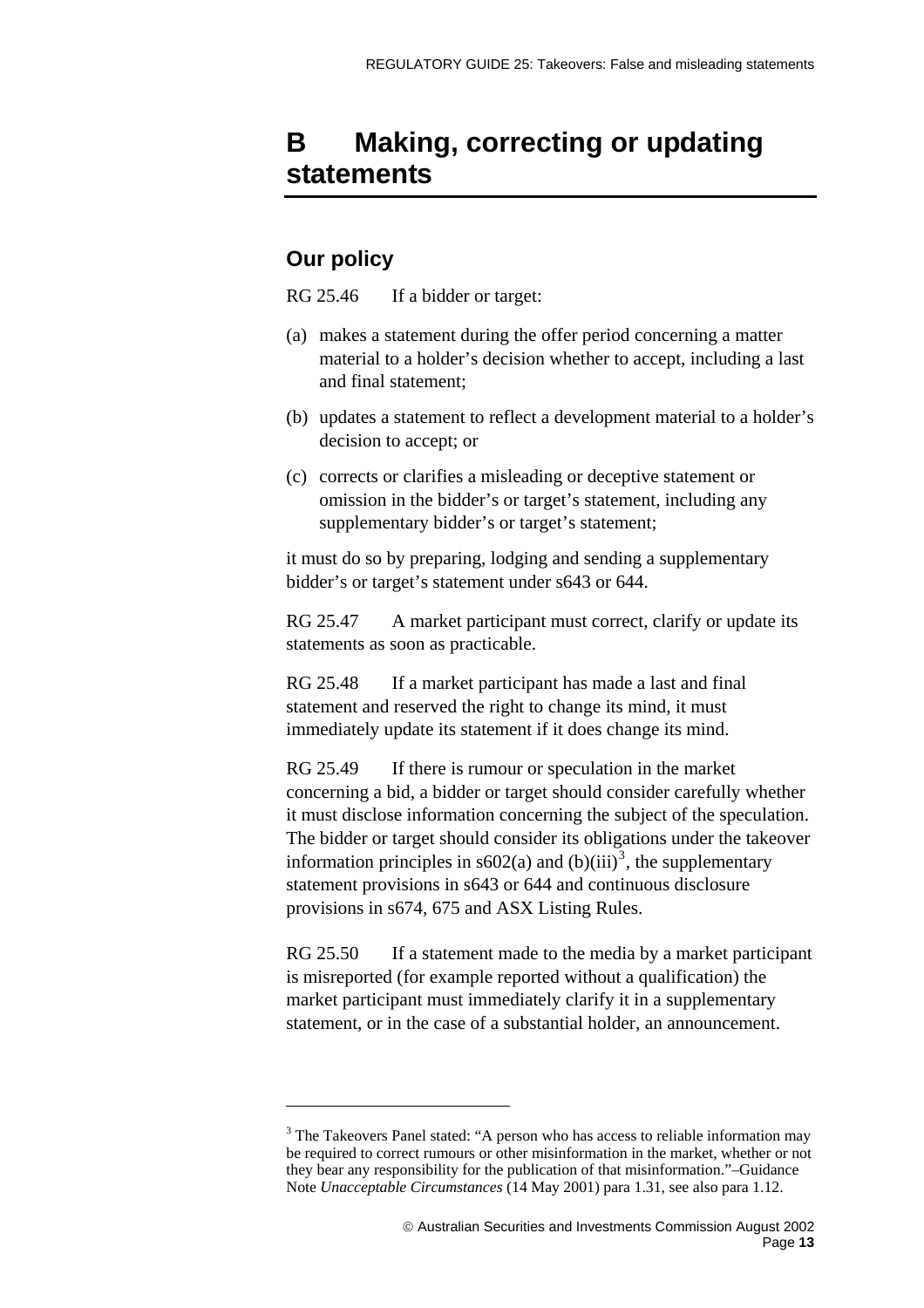RG 25.51 A target that has stated it is in discussions with a possible competing bidder must:

- (a) update the market about material developments in the discussions; and
- (b) in any event, update the market about the status of those discussions not more than 14 days and not less than 7 days before the end of the offer period. (This equates with the requirement to give notice of the status of a defeating condition: s630(1)).

Holders are unlikely to accept into the existing bid while a higher competing bid may emerge.

## **Underlying principles**

RG 25.52 The bidder and target must keep the market informed and give current material information necessary to enable holders to assess the merits of the bid: see the takeover information principles in s602(a) and (b)(iii), supplementary bidder's or target's statement provisions in s643 or 644 and continuous disclosure requirements in s674, 675 and ASX Listing Rules.

RG 25.53 A statement may become misleading or deceptive if it continues to be published when the facts or grounds on which it was based have substantially changed.<sup>[4](#page-13-0)</sup>

RG 25.54 The bidder and target should use the supplementary bidder's and target's statement provisions because those provisions:

- (a) promote orderly flows of information to the market; and
- (b) underline the status of the information as an official release of the bidder or target in a regulated environment.

## **Explanations**

 $\overline{a}$ 

RG 25.55 The supplementary bidder's and target's statement provisions were introduced by the *Corporate Law Economic Reform Program Act 1999.*

<span id="page-13-0"></span><sup>&</sup>lt;sup>4</sup> The Explanatory Memorandum to the Corporate Law Economic Reform Program Bill 1998 stated that "a number of provisions of the current law effectively require the bidder or target to provide supplementary information including…the risk that the failure to update renders a continuing representation misleading or deceptive (current s995 [now s1041H])". See also Regulatory Guide 168 *Disclosure: Product Disclosure Statements (and other disclosure obligations)* at RG 168.96.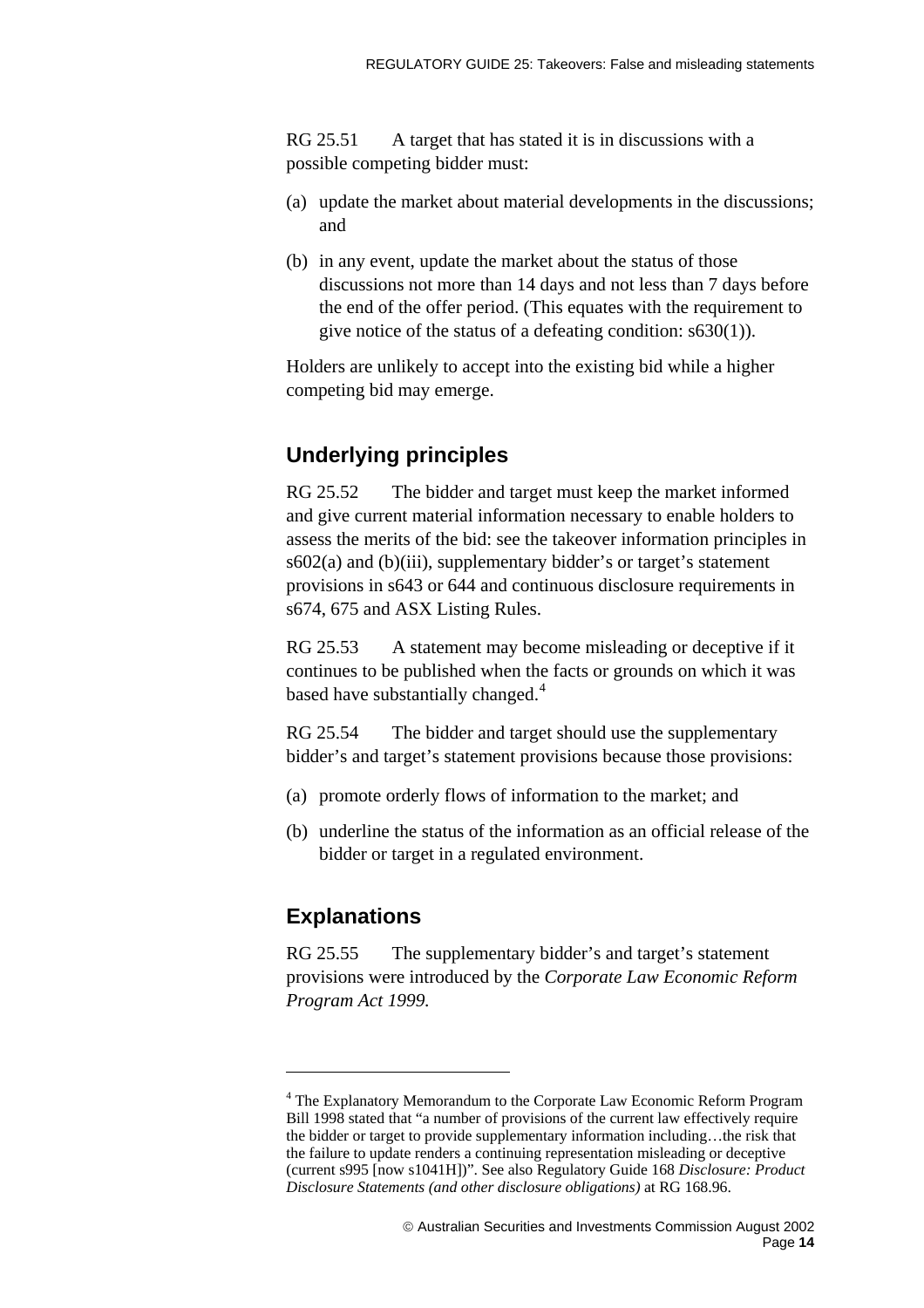RG 25.56 The bidder or target must prepare a supplementary statement to address:

- (a) a misleading or deceptive statement in the bidder's or target's statement;
- (b) an omission from the bidder's or target's statement of information required by s636 or 638; or
- (c) a new circumstance that would have been required by s636 or 638 to be included in the bidder's or target's statement that is material from the point of view of a holder: s643 or 644.

RG 25.57 Section 636 includes a requirement that the bidder's statement discloses all information known to the bidder material to the making of the decision by a holder whether to accept the offer:  $s636(1)(m)$ . A similar requirement applies to the target's statement: s638(1) and (1A).

RG 25.58 The bidder or target may choose to disclose information in a supplementary statement where it is not obliged to do so: see Note 3 to s643.

RG 25.59 The bidder must send its supplementary statement to the target and vice versa: see s647. The bidder or target must also send the supplementary statement:

- (a) if the bid class securities are quoted–to the operator of the prescribed financial market on which they are quoted; or
- (b) if the bid class securities are not quoted–to all holders who have not yet accepted the offer.

RG 25.60 If a listed bidder or target immediately sends a supplementary statement to the operator of the relevant financial market, this will satisfy a continuous disclosure requirement to notify the financial market of the information contained in the supplementary statement: see s674, 675 and ASX Listing Rule 3.1. But an announcement to the financial market complying with the continuous disclosure requirement may not comply with s643 or 644 because the announcement will not:

- (a) state at the beginning that it is a supplementary statement–  $s645(1)(a)$ ; and
- (b) be lodged with us and sent to the bidder or target–s647.

RG 25.61 The misleading statement prohibition in s670A applies to information contained in a supplementary statement. If a supplementary statement is lodged with us, for the purposes of the application of Chapter 6, the bidder's statement or target's statement is taken to be the original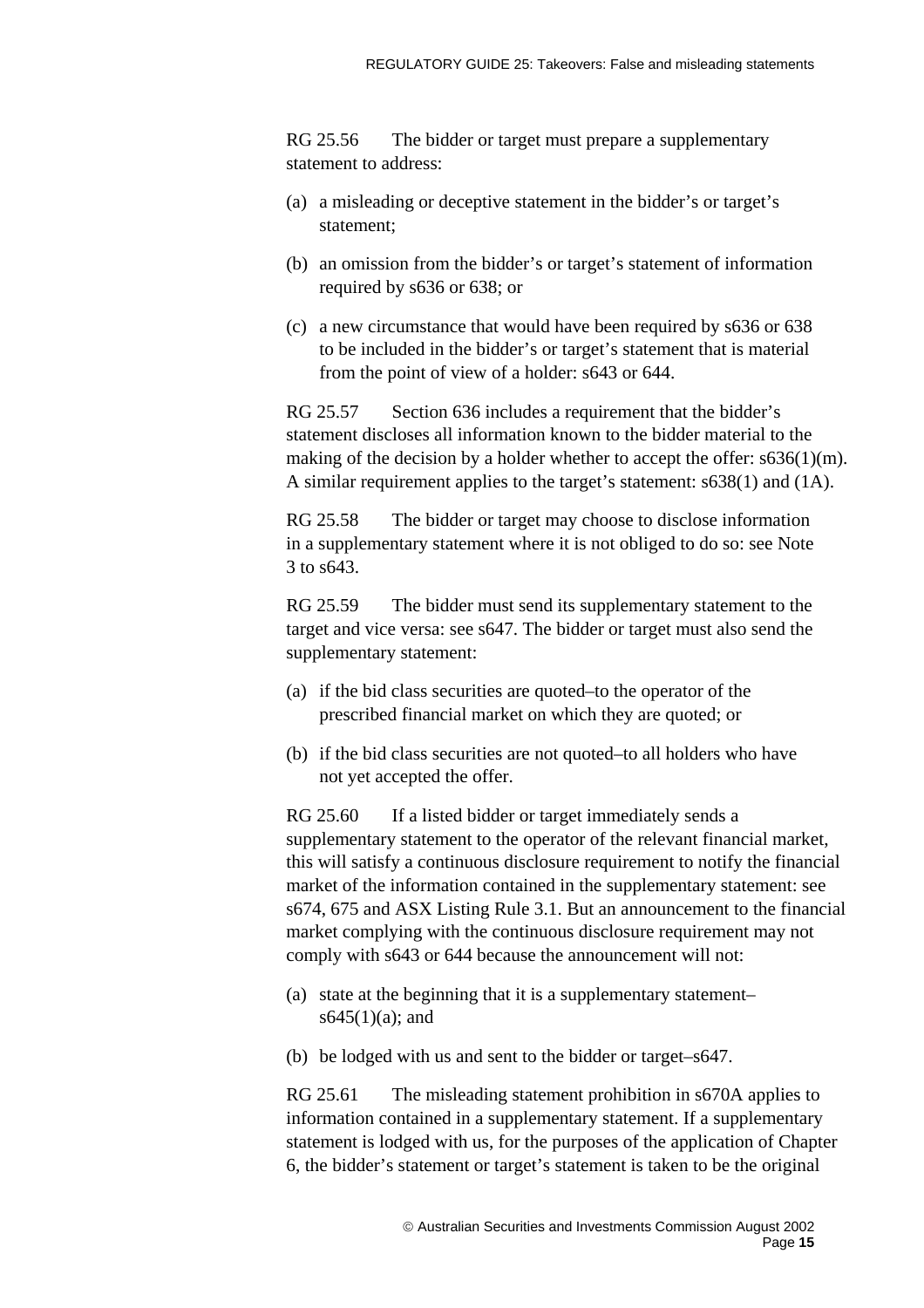statement together with the supplementary statement: s646. The bidder or target may commit an offence if a misleading or deceptive statement or omission in the supplementary statement is materially adverse to holders: see s670A(3). The defences in s670D are available.

RG 25.62 The bidder or target must lodge a supplementary statement to remedy a misleading statement or omission in a previous supplementary statement. This is because the bidder or target must correct a bidder's or target's statement, deemed to include any supplementary statement: s646.

### *Orderly flows of information*

RG 25.63 In *Re Pinnacle VRB (No 9 & 9B)* (2001) 40 ACSR 56, 63, the Takeovers Panel agreed with our submissions that the appropriate vehicle for the bidder or target to disseminate information during a takeover bid is the original or supplementary bidder's or target's statement. Information communicated by ad hoc or piecemeal correspondence risks misleading or confusing holders.

RG 25.64 Problems of emotive language and inaccuracy that make a statement misleading or confusing may be more likely to appear in communications less formal than a supplementary statement under s643(c) or  $644(c)$ .<sup>[5](#page-15-0)</sup> Statements contained in a supplementary bidder's or target's statement are more likely to be subject to a process for verifying the facts.

RG 25.65 The full text of the statement should be available from our database or the operator of the relevant financial market.

## *Counteracting statement*

 $\overline{a}$ 

RG 25.66 To counteract a misleading or confusing statement sent to holders during the offer period, it may be appropriate to send the supplementary statement to holders. In some circumstances a bidder or target that does not send a supplementary statement to holders may risk an application by us or another party to the Takeovers Panel for a declaration of unacceptable circumstances: see Regulatory Guide 159 *Takeovers: Discretionary powers* at RG 159.39. The bidder or target should give its correction or clarification sufficient prominence in a supplementary statement to counteract the misleading or confusing statement.

<span id="page-15-0"></span><sup>5</sup> Similarly, ASX Guidance Note 8 "Continuous Disclosure" states: "The information contained in a market release or announcement should be factual and relevant and expressed in an objective manner. The use of emotive or intemperate language should be avoided."–para 32.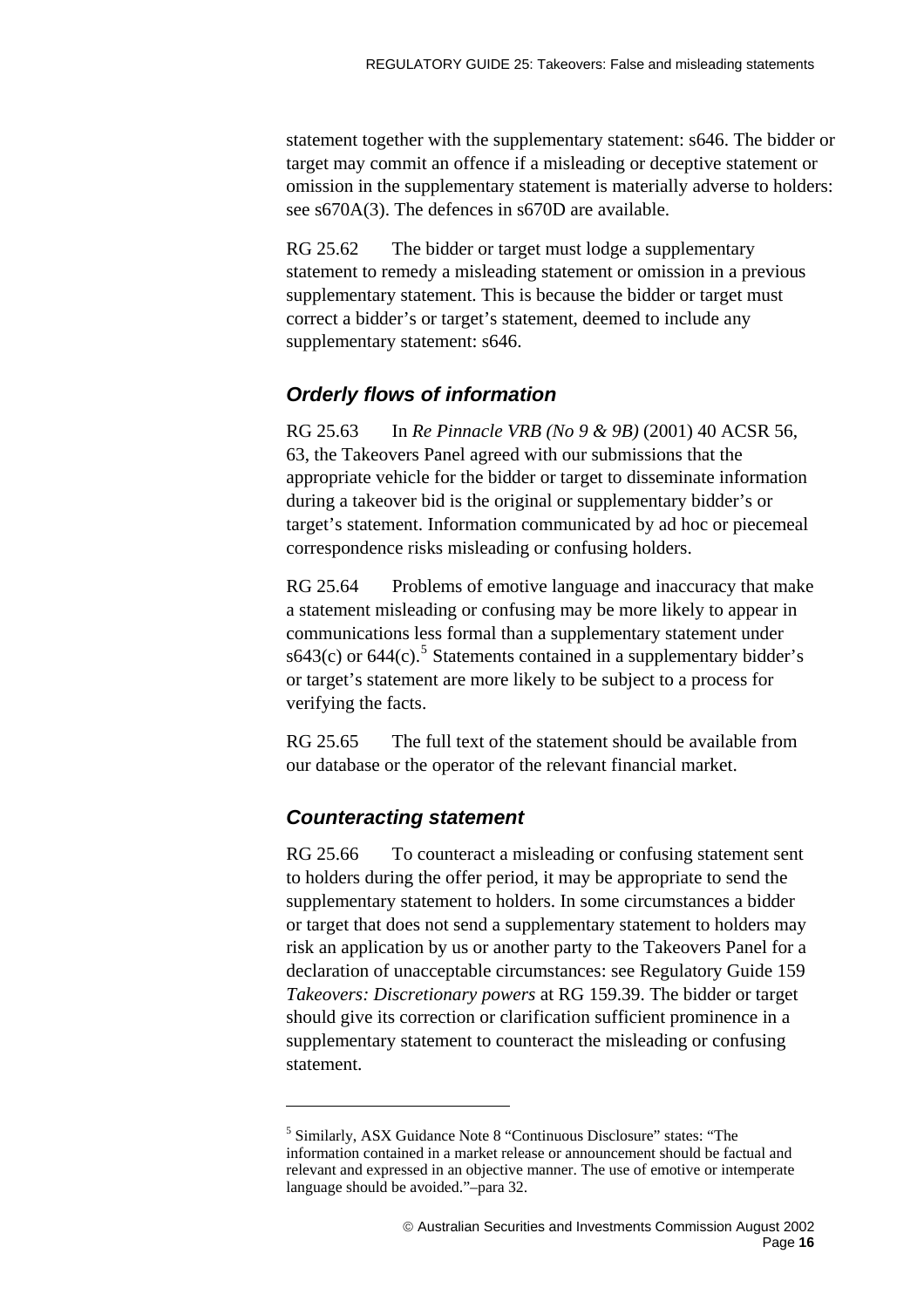## <span id="page-16-0"></span>**C Other misleading statements**

## **Our policy**

### *Ambiguity or confusion*

RG 25.67 If a market participant makes a statement that is ambiguous, and one or more of the reasonably possible meanings is misleading, it risks:

(a) regulatory action by us for contravention of s670A or 1041H; or

(b) an application by us or other parties to the Takeovers Panel.

RG 25.68 A market participant may risk a declaration of unacceptable circumstances if its statement is confusing, or creates uncertainty for holders or the market, even if it is unclear whether the statement is misleading or deceptive under s670A(1)(h) or 1041H.

RG 25.69 A statement that is literally true may be misleading if it is placed out of context or is inadequately explained.

RG 25.70 We will assess a statement in a takeover document in the context of relevant statements made outside such a document. Statements made inside and outside a takeover document interact. An example is where a bidder makes a no increase statement in a bidder's statement and a representative of the bidder is more equivocal in statements to the media. This may mislead or confuse holders and the market. The market participant risks regulatory action by us for contravention of misleading or deceptive conduct provisions or an application by us or another party to the Takeovers Panel for a declaration of unacceptable circumstances.

## *Acceptances*

RG 25.71 If a bidder makes misleading statements concerning acceptances that it has received, it may risk regulatory action by us for a contravention of s670A or 1041H or an application by us or another party to the Takeovers Panel for a declaration of unacceptable circumstances. The statement will be misleading unless the claimed acceptances may be verified as actually received. The level of acceptances is often critical to holders: see RG 25.30, which discusses statements by a substantial holder that it will or will not accept.

RG 25.72 Misleading statements by the bidder concerning acceptances of its offer include where: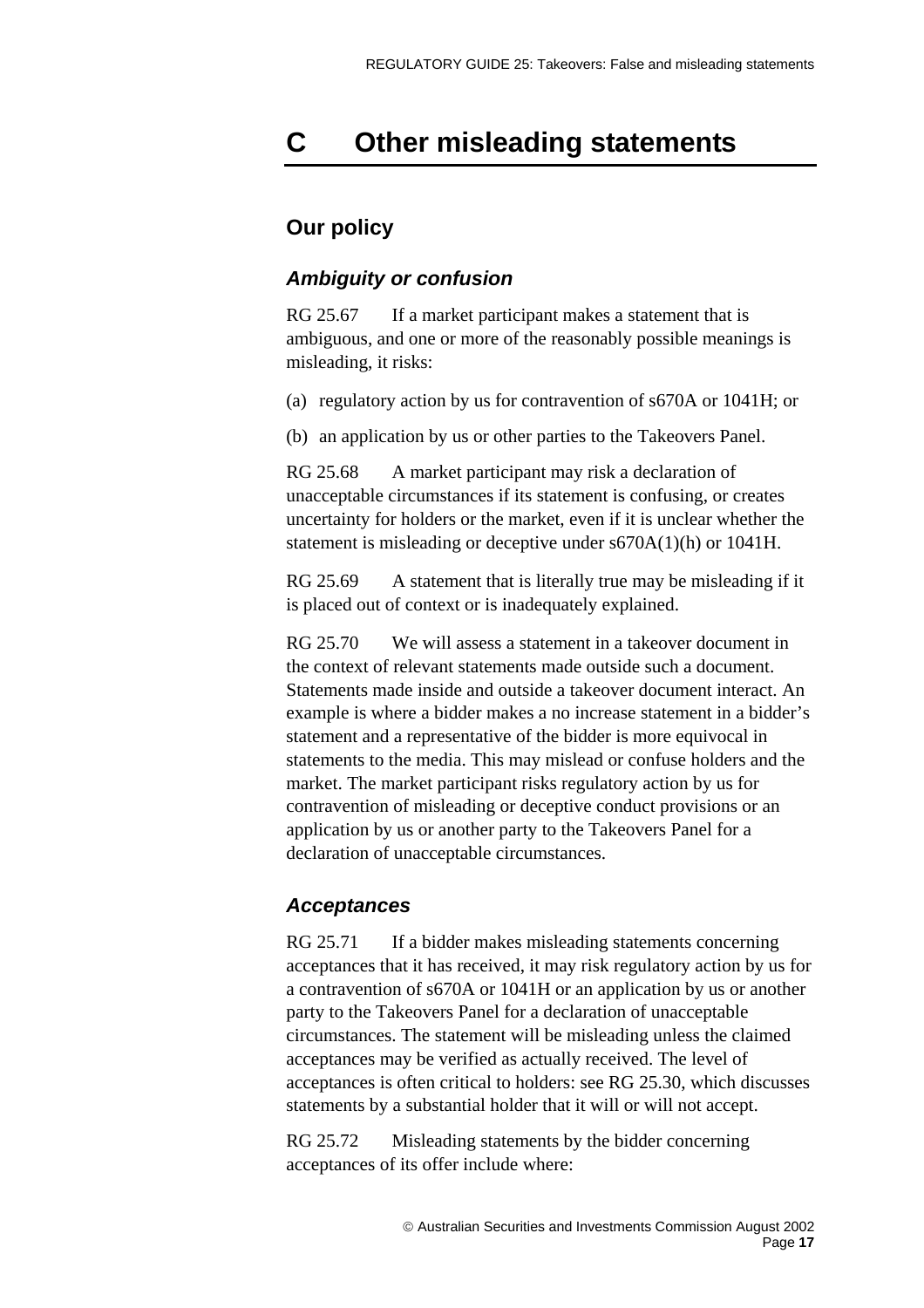- (a) the bidder overstates the level of acceptances, or its voting power in the target (see *Scott v HS Lawrence & Sons Pty Ltd* (1982) 6 ACLR 579); or
- (b) the bidder states it has received acceptances from "numerous institutions" where, say, only two institutions with relatively small holdings have accepted; or
- (c) the bidder states that an institution has accepted where it in fact held the securities as nominee for others (see *Re Weedmans Ltd*  1974 Qd R 377).

RG 25.73 A statement by the bidder about the level of acceptances that it has received must be in specific, percentage terms. For example, a statement by the bidder that "the bid has been well received by the institutions" or that "it is close to satisfying its minimum acceptance condition" may mislead or confuse holders and the market.

RG 25.74 Similarly, a statement by a bidder or target that a substantial holder said it will or will not accept the offer should be in specific, percentage terms: eg "X, holding 8% of ordinary shares, has stated that it will not accept at the current price"; or "holders of 5.4% of ordinary shares have stated their intention to accept into the bid".

RG 25.75 Where the bidder or target misstates what a substantial holder has said about whether the substantial holder will or will not accept the offer, it risks regulatory action by us for contravention of misleading or deceptive conduct provisions or an application by us or another party to the Takeovers Panel for a declaration of unacceptable circumstances. For the substantial holder's position see RG 25.29.

## **Underlying principles**

RG 25.76 Market participants must not make statements that mislead or confuse holders: see s602(a) and (b), 670A, and 1041H.

## **Explanations**

## *Ambiguity or confusion*

RG 25.77 There are conflicting authorities on whether a confusing or ambiguous statement is misleading or deceptive. It has been suggested that "causing mere confusion or uncertainty…is not necessarily co-extensive with misleading or deceptive conduct": see *Equity Access Pty Ltd v Westpac Banking Corp* (1990) ATPR 40-994, 50,950.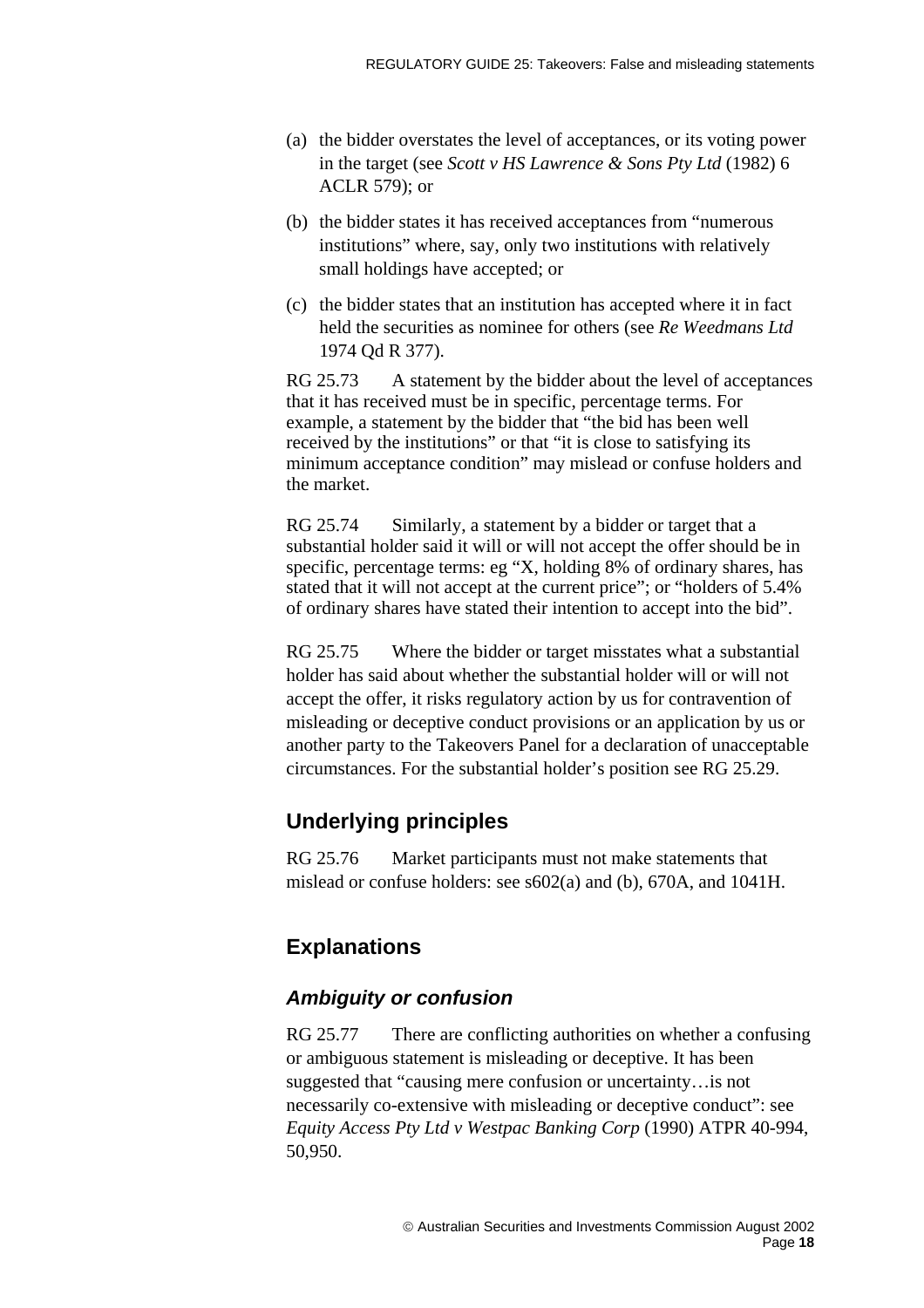RG 25.78 A market participant that makes a confusing statement may risk a declaration of unacceptable circumstances whether or not the statement breaches s670A or 1041H. The Takeovers Panel has criticised statements as having "the potential, if not to mislead, then at least to confuse, shareholders": see *Re Pinnacle VRB* (No 9 & 9B) (2001) 40 ACSR 56, 63.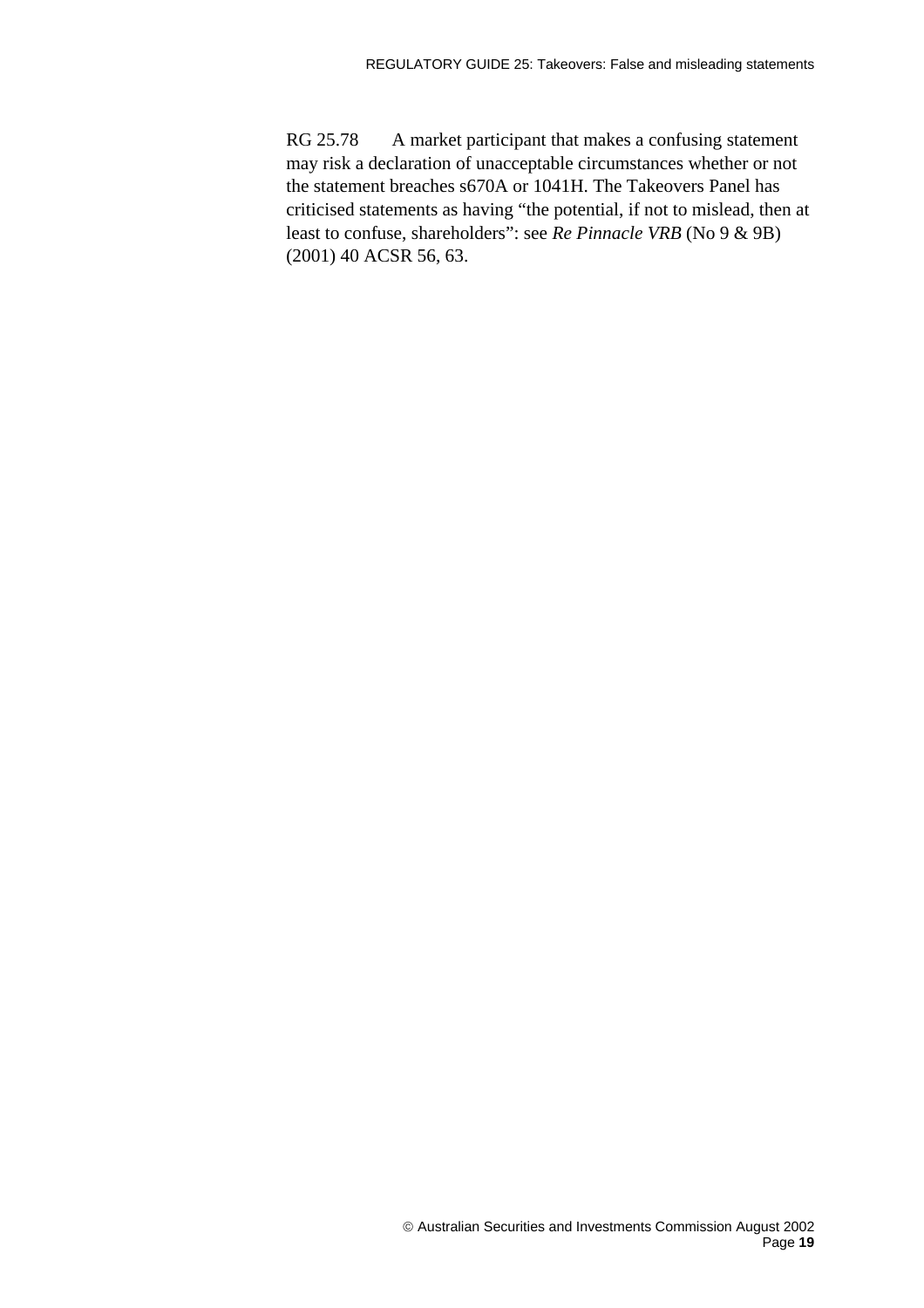## <span id="page-19-0"></span>**Key terms**

RG 25.79 In this guide, a reference to:

"ASIC Act" means the *Australian Securities and Investments Commission Act 2001*;

"Corporations Act" means the *Corporations Act 2001*;

"last and final statement" means a statement by a market participant that it will, or will not, do something in the course of a bid;

"market participant" means a bidder, target or substantial holder and its advisers;

"no extension statement" means a last and final statement that the bidder will not extend the offer period;

"no increase statement" means a last and final statement that the bidder will not improve the consideration offered;

"no waiver statement" means a last and final statement that the bidder will not free an off-market bid from a defeating condition;

"s670A" (for example) means section 670A of the Corporations Act; and

"UK City Code" means the United Kingdom City Code on Takeovers and Mergers.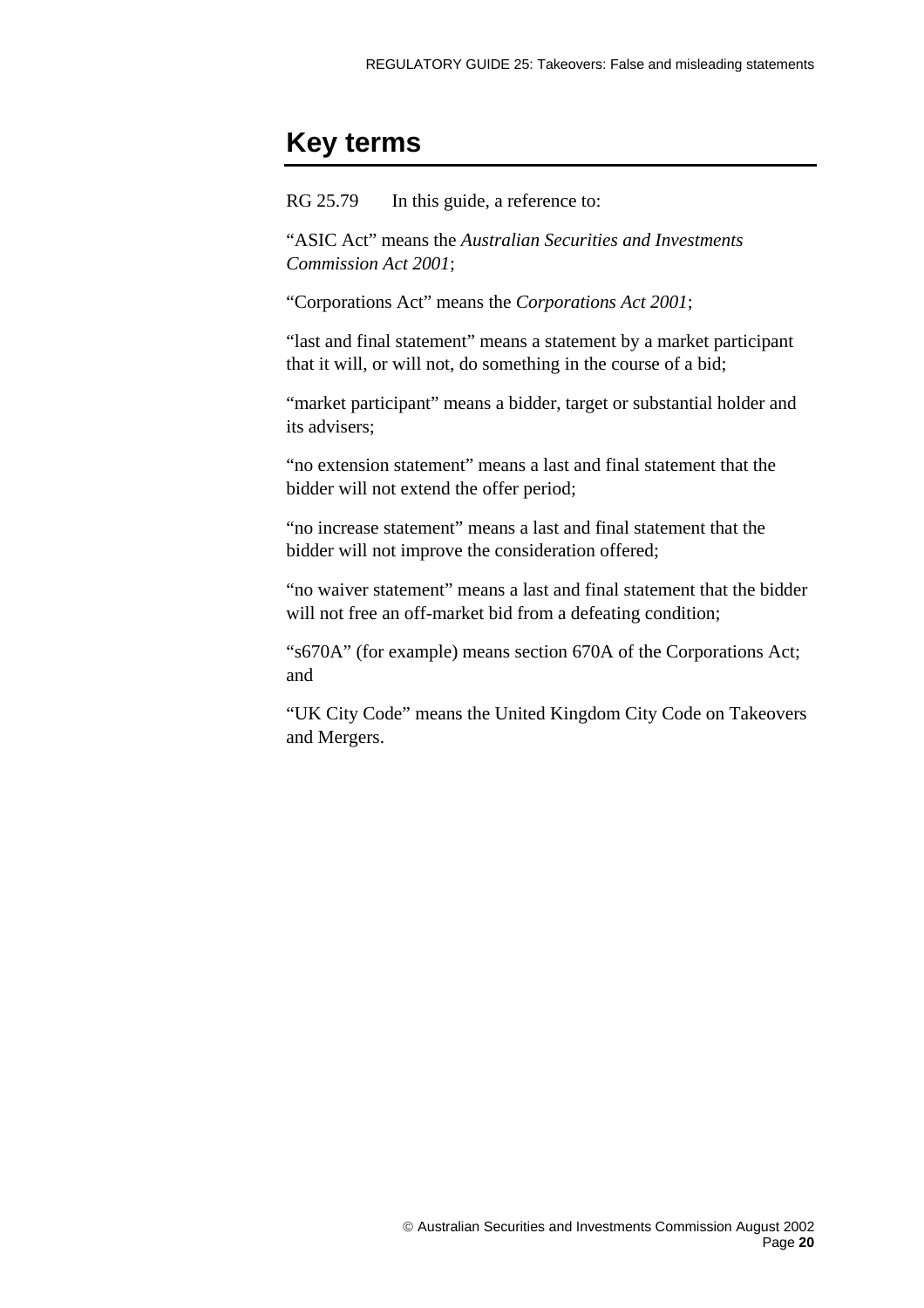## <span id="page-20-0"></span>**Related information**

### RG 25.80

### **Headnotes**

Extending bid, improving consideration, last and final statements, acceptances, misleading or deceptive conduct, supplementary statements, takeover bid, unacceptable circumstances, waiving conditions

### **Regulatory guides**

RG 159 *Takeovers: Discretionary powers*  RG 168 *Disclosure: Product Disclosure Statements (and other disclosure obligations)* RG 170 *Prospective financial information*

#### **Legislation**

Corporations Act s624, 636, 638, 643, 644, 670A, 670B, 670D, 674, 675, 1041E, 1041F, 1041H *Trade Practices Act 1974* s52 ASIC Act s12DA, 30

#### **Cases**

*Annand & Thompson Pty Ltd v TPC* (1979) 25 ALR 91 *CALA Plc/Miller 1999 Plc* UK Takeovers Panel (1999/8) *Equity Access Pty Ltd v Westpac Banking Corp* (1990) ATPR 40-994 *Futuretronics International Pty Ltd v Gadzhis* 1992 2 VR 217, 241 *Global Sportsman Pty Ltd v Mirror Newspapers Ltd* (1984) 55 ALR 25 *Holt v Biroka Pty Ltd* (1988) 13 NSWLR 629 *James v ANZ Banking Group Ltd* (1986) 64 ALR 347 *Lezam Pty Ltd v Seabridge Australia Pty Ltd* (1992) 35 FCR 535 *Parkdale Custom Build Furniture Pty Ltd v Puxu Pty Ltd* (1982) 149 CLR 191 *Pinnacle VRB Ltd (Re)* (No 9 & 9B) (2001) 40 ACSR 56 (Takeovers Panel)

*Poseidon Ltd v Adelaide Petroleum NL* (1991) 105 ALR 25 *Scott v HS Lawrence & Sons Pty Ltd* (1982) 6 ACLR 579 *Siddons Pty Ltd v Stanley Works Pty Ltd* (1991) 99 ALR 497